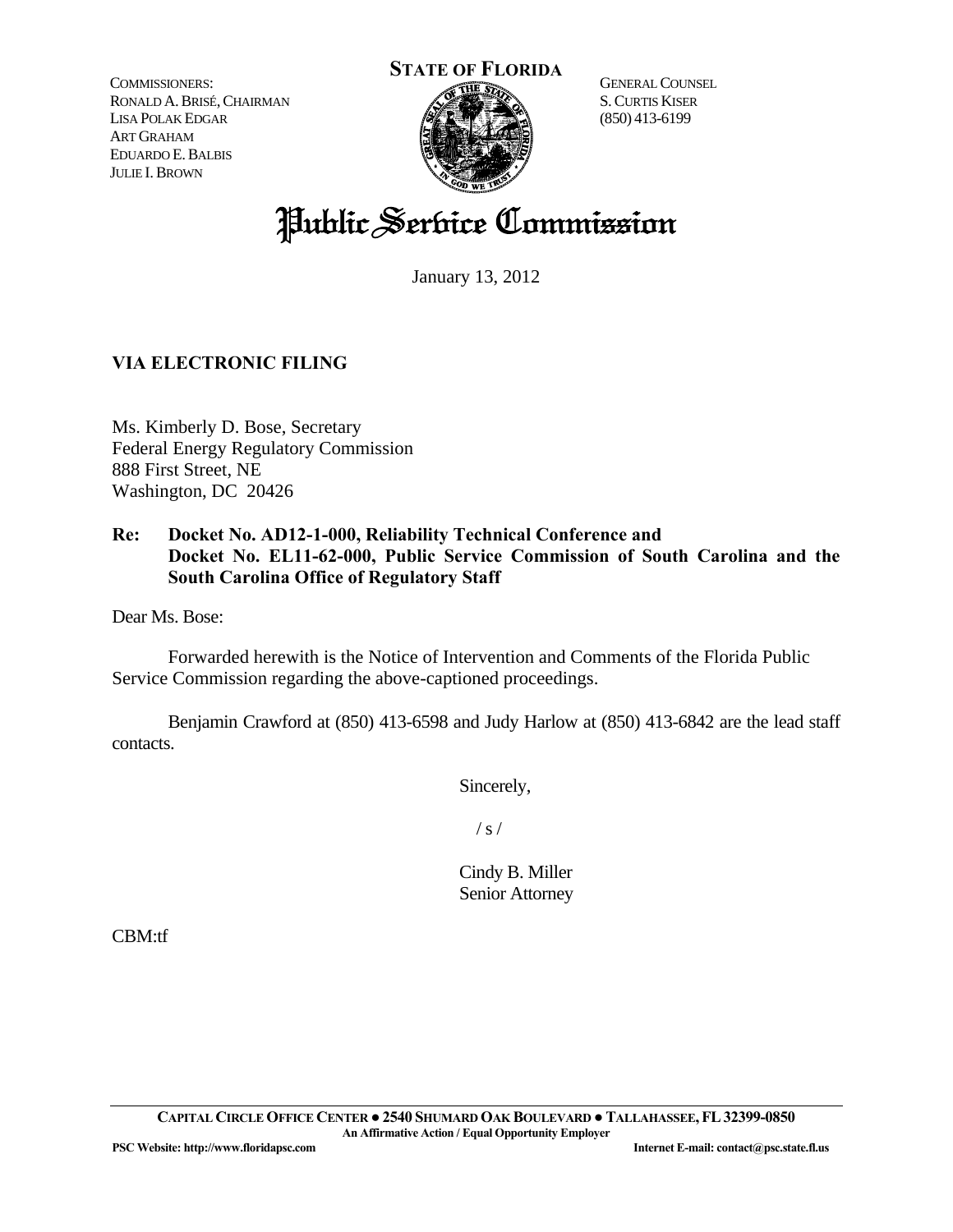## **UNITED STATES OF AMERICA FEDERAL ENERGY REGULATORY COMMISSION**

| Public Service Commission of South Carolina and the | Docket No. EL11-62-000 |
|-----------------------------------------------------|------------------------|
| South Carolina Office of Regulatory Staff           |                        |
|                                                     |                        |
| <b>Reliability Technical Conference</b>             | Docket No. AD12-1-000  |
|                                                     |                        |

## **THE FLORIDA PUBLIC SERVICE COMMISSION'S NOTICE OF INTERVENTION AND COMMENTS**

 Pursuant to Rule 214(a)(2) of the Rules of Practice and Procedure of the Federal Energy Regulatory Commission (FERC), the Florida Public Service Commission (FPSC) hereby files its Notice of Intervention and Comments in the above-captioned dockets.

#### **I. INTERVENTION**

 The FPSC is a state commission with authority, pursuant to Section 366.04(5), Florida Statutes, over the planning, development, and maintenance of a coordinated electric power grid in Florida to assure an adequate and reliable source of energy for operational and emergency purposes. The FPSC has full regulatory authority pursuant to Chapter 366, Florida Statutes, over Florida's five investor-owned electric utilities, including reliability and aspects of rates, operations, and safety. The statutes also provide the FPSC with limited authority over Florida's 35 municipally-owned and 18 rural electric cooperatives, including authority over safety, rate structure, and operations and planning. Pursuant to Section 403.519, Florida Statutes, the FPSC is charged with determining need for all new steam electric generating facilities over 75 megawatts (MW).

 Pursuant to Rule 214(a)(2), any state commission is a party to any proceeding upon filing a notice of intervention if the notice is filed within the period established under Rule 210(b). The FPSC hereby timely files its Notice of Intervention in the above-captioned dockets.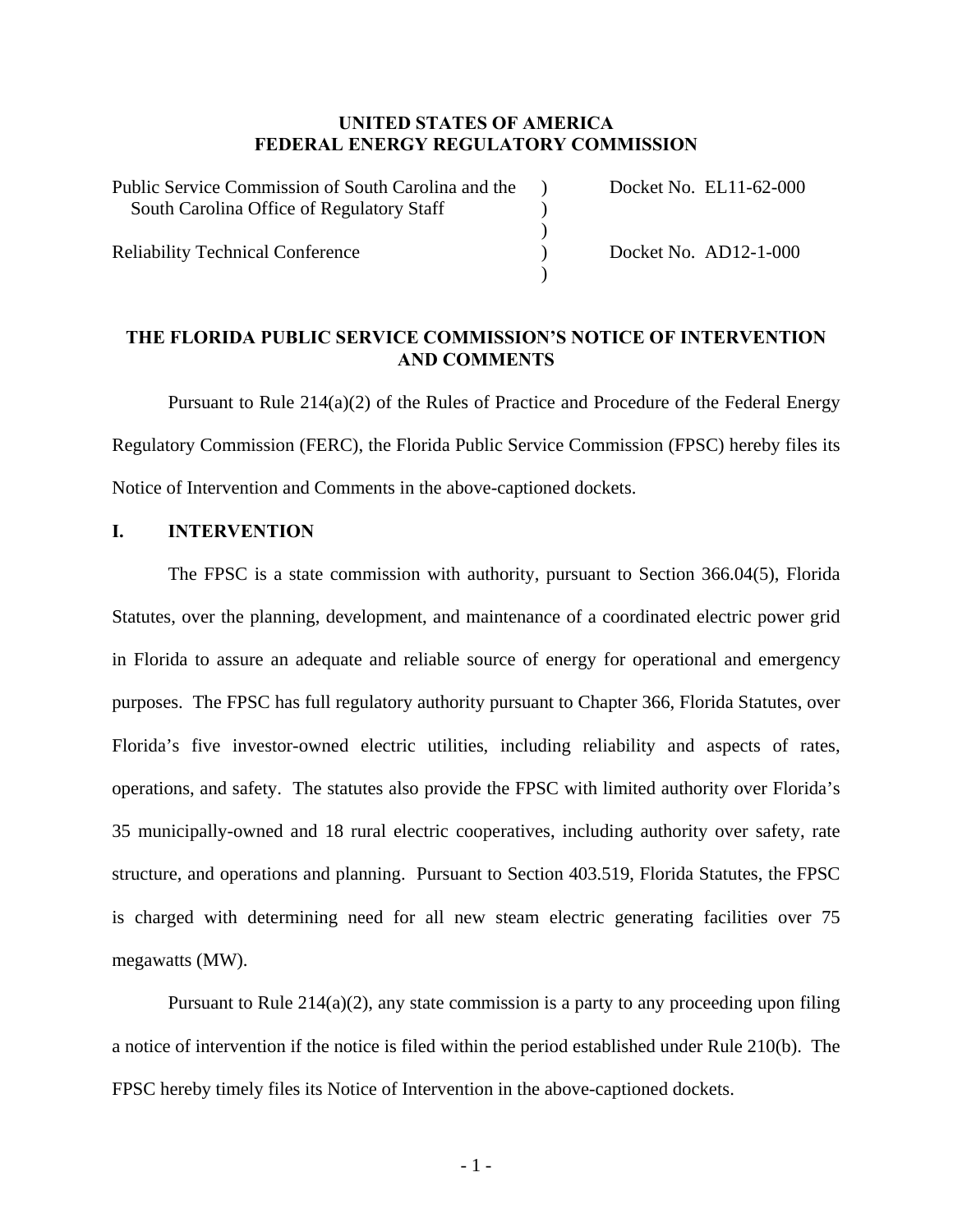## **II. COMMUNICATIONS**

Pursuant to Rule 203(b)(3) of the Rules of Practice and Procedure of the FERC, the

following persons are designated to receive communications and service in this proceeding:

Benjamin Crawford Florida Public Service Commission 2540 Shumard Oak Boulevard Tallahassee, Florida 32399-0850 (850) 413-6598 bcrawfor@psc.state.fl.us

Judy Harlow Florida Public Service Commission 2540 Shumard Oak Boulevard Tallahassee, Florida 32399-0850 (850) 413-6842 jharlow@psc.state.fl.us

## **III. COMMENTS**

 The FPSC commends the FERC for holding its recent technical conference, which provided a forum to discuss the potential reliability and cost impacts of environmental rules on electric utilities and customers. The FPSC expresses its support for the establishment of the FERC-NARUC Forum on Reliability and the Environment (the Forum). Furthermore, the FPSC suggests that the Forum focus on developing recommendations to the U.S. Environmental Protection Agency (EPA) regarding the reliability and rate implications of EPA rulemaking affecting electrical generation.

 In any ongoing collaboration, the FPSC notes the importance of continuing to recognize the existing regional reliability entities, including those which have responsibility for electric reliability in Florida. These entities include the Florida Reliability Coordinating Council (FRCC), focusing on peninsular Florida, and the SERC Reliability Corporation (SERC), which includes the Florida Panhandle. The FPSC believes that Florida's unique characteristics in terms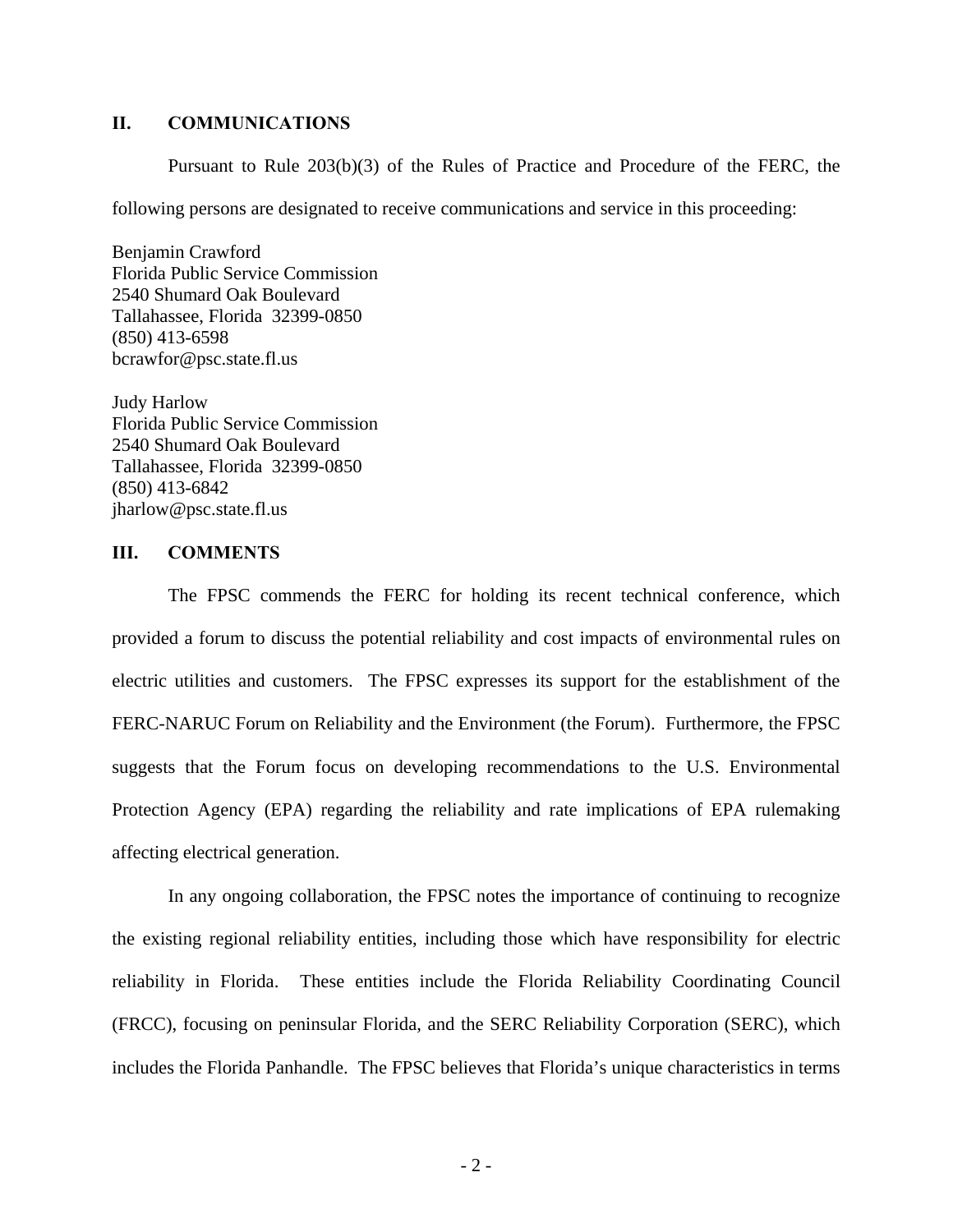of weather, customer base, generation fuel types, energy use, geography, and ability to import power mandate treating peninsular Florida separately from the Florida Panhandle and the rest of the Southeast region, as was recognized by the FERC in the establishment of reliability regions.<sup>1</sup>

 The FPSC has been monitoring the progress of the proposed EPA regulations relating to electrical power plants with increasing concern throughout the course of their development. On July 15, 2011, the FPSC filed comments with the EPA on the proposed Electric Utility Air Toxics Rule and Cooling Water Intake Structures Rule. In these comments, the FPSC stated that the proposed rules have the potential for significant rate and reliability impacts on Florida's energy consumers. The FPSC also commented that EPA's final rules should avoid compromising electric system reliability and allow the maximum compliance flexibility for electric utilities provided for under the law. Electric utilities should be given the flexibility to choose the most efficient, least-cost compliance option to meet public health and environmental goals. State environmental authorities are in the best position to review the compliance plans by electric utilities within their respective states, while public utility regulatory commissions will be responsible for reviewing implementation of these plans for reliability and cost impacts.

 Florida has a total generating capacity of 58,420 MW (summer). Transmission capability to import energy into peninsular Florida from other states is approximately 3,600 MW. Given Florida's peninsular geography and this existing capacity of transmission interconnections to other states, the opportunity for Florida to import more cost-effective energy from generating units outside Florida for which compliance costs are low will be limited. Approximately 27 percent of Florida's electricity needs are currently met with coal- and oil-fired generation, the

 $\overline{a}$ 

<sup>&</sup>lt;sup>1</sup> FRCC's bylaws, Section 1.1(b)(i), note that FRCC was designated by FERC as the Regional Entity on May 2, 2007, Chairman Wellinghoff, in his September 14, 2011, appearance before the U.S. House Energy and Power Subcommittee of the Energy and Commerce Committee, said that regional organizations could provide the best information on the reliability implications of the EPA rules.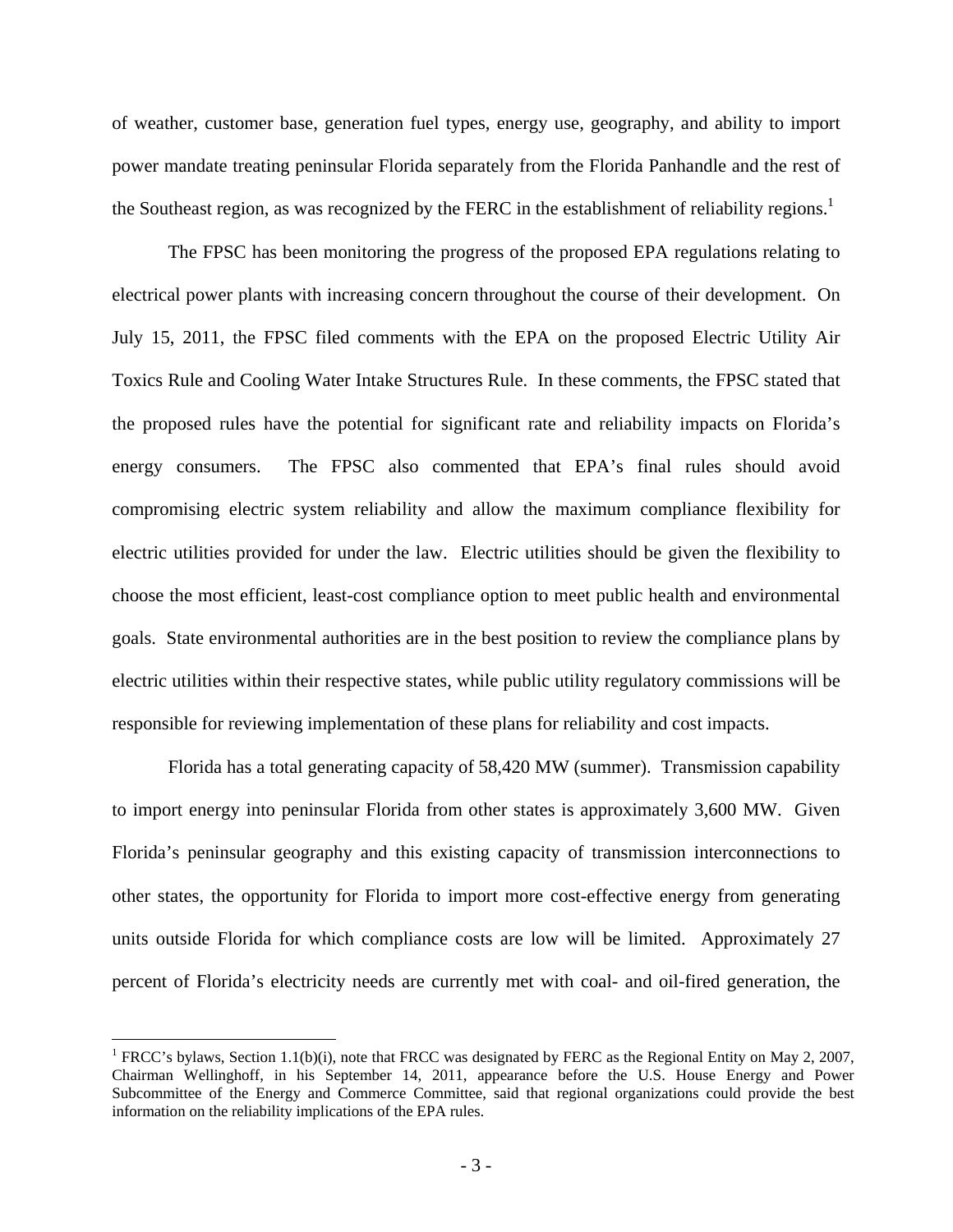generation resources most subject to the proposed Utility Air Toxics Rule.<sup>2</sup> Additionally, the EPA's proposed Cooling Water Intake Structures rule will affect all existing electric generators that use water for cooling with an intake velocity of at least two million gallons per day.<sup>3</sup> Most power plants, including nuclear, coal, natural gas, and oil-fired generators, meet this intake threshold and will be required, at a minimum, to meet the proposed impingement standards.

 The FPSC is concerned about the impact of the substantial compliance costs of EPA rules on Florida's consumers, particularly in this time of economic distress and high unemployment. Increases to the cost of electricity are of particular concern in Florida due to the state's unique weather, customer base, and high reliance on electricity for cooling and heating. Florida has the highest number of cooling degree days of any state in the continental U.S., indicating the greatest need for air conditioning in the summer months. Our state's high proportion of residential customers comprises almost 89 percent of Florida's electricity customers, and includes a large portion of senior citizens on fixed incomes. Compared to other states, Florida's customers rely heavily on electricity to meet their energy needs, rather than the direct use of natural gas or other fuels for cooling and heating. Approximately 85 percent of Florida's residential customers' energy needs are met with electricity. Due to these factors, Florida has unique reliability concerns.

 As a result, the FPSC supports the establishment of the Forum whereby the FERC and affected state commissions can regularly discuss the effects of EPA rules on the reliability and affordability of electrical power. The FPSC requests that the Forum focus on developing recommendations to the EPA regarding the reliability and rate implications of EPA rulemaking

 $\overline{a}$ 

 $2$  Proposed Air Toxics rule (National Emission Standards for Hazardous Air Pollutants), published in the Federal Register May 3, 2011, 76 Federal Register 24,976.

<sup>&</sup>lt;sup>3</sup> Proposed Cooling Water Intake Structures at Existing Facilities and Phase 1 Facilities, published in the Federal Register April 20, 2011, 76 Federal Register 22,174.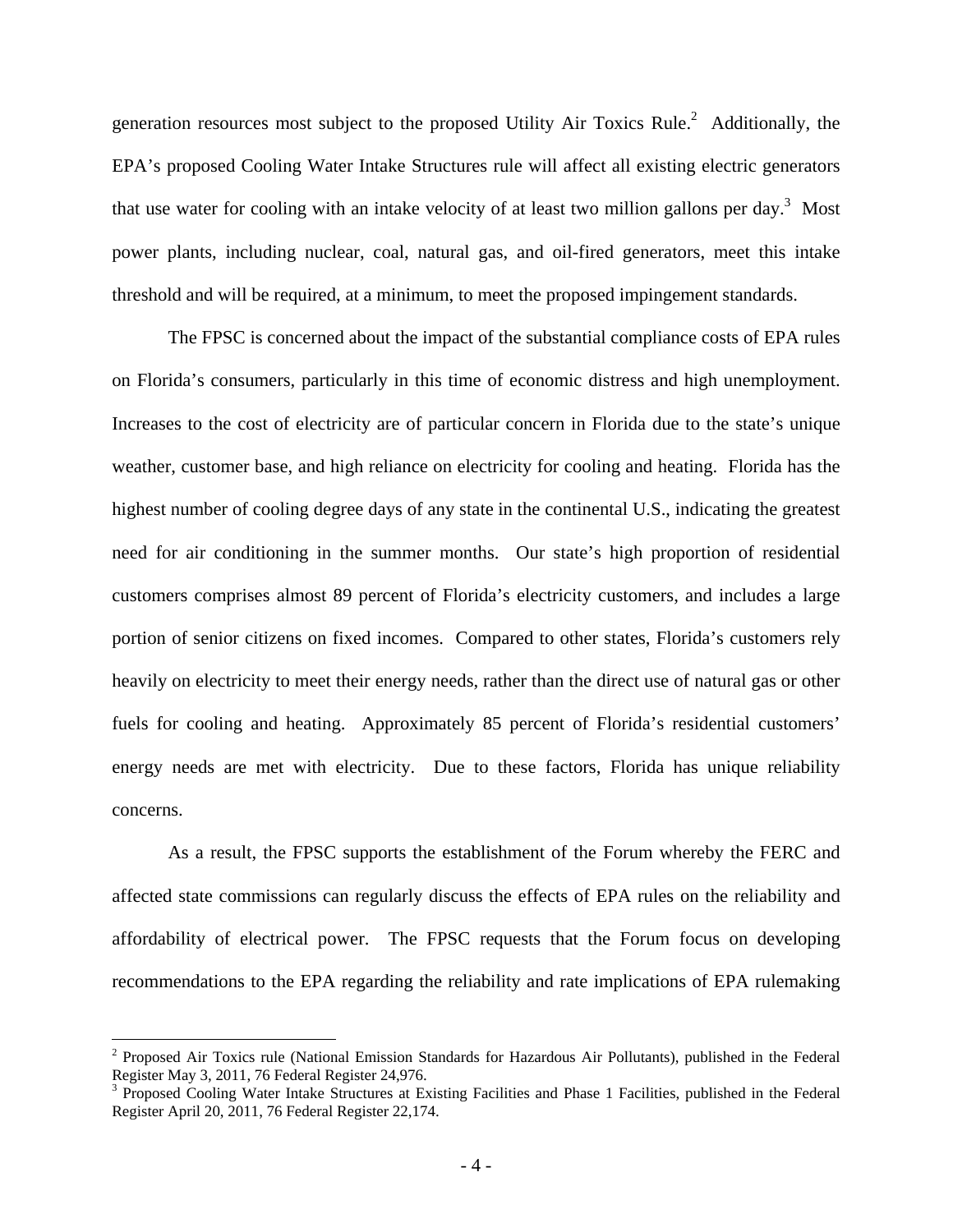affecting electrical generation. The establishment of the Forum will serve as an important tool to facilitate better federal-state understanding and cooperation on the proposed EPA rules.

# **IV. CONCLUSION**

 The FPSC hereby timely files its Notice of Intervention in the above-captioned dockets and commends the FERC in the establishment of the Forum. The FPSC is interested in participating in the Forum for the purposes of discussing the effects of the proposed EPA rules on the reliability and affordability of electrical power.

Respectfully submitted,

/s/

Cindy B. Miller Office of the General Counsel

FLORIDA PUBLIC SERVICE COMMISSION 2540 Shumard Oak Boulevard Tallahassee, FL 32399-0850 (850) 413-6082 cmiller@psc.state.fl.us